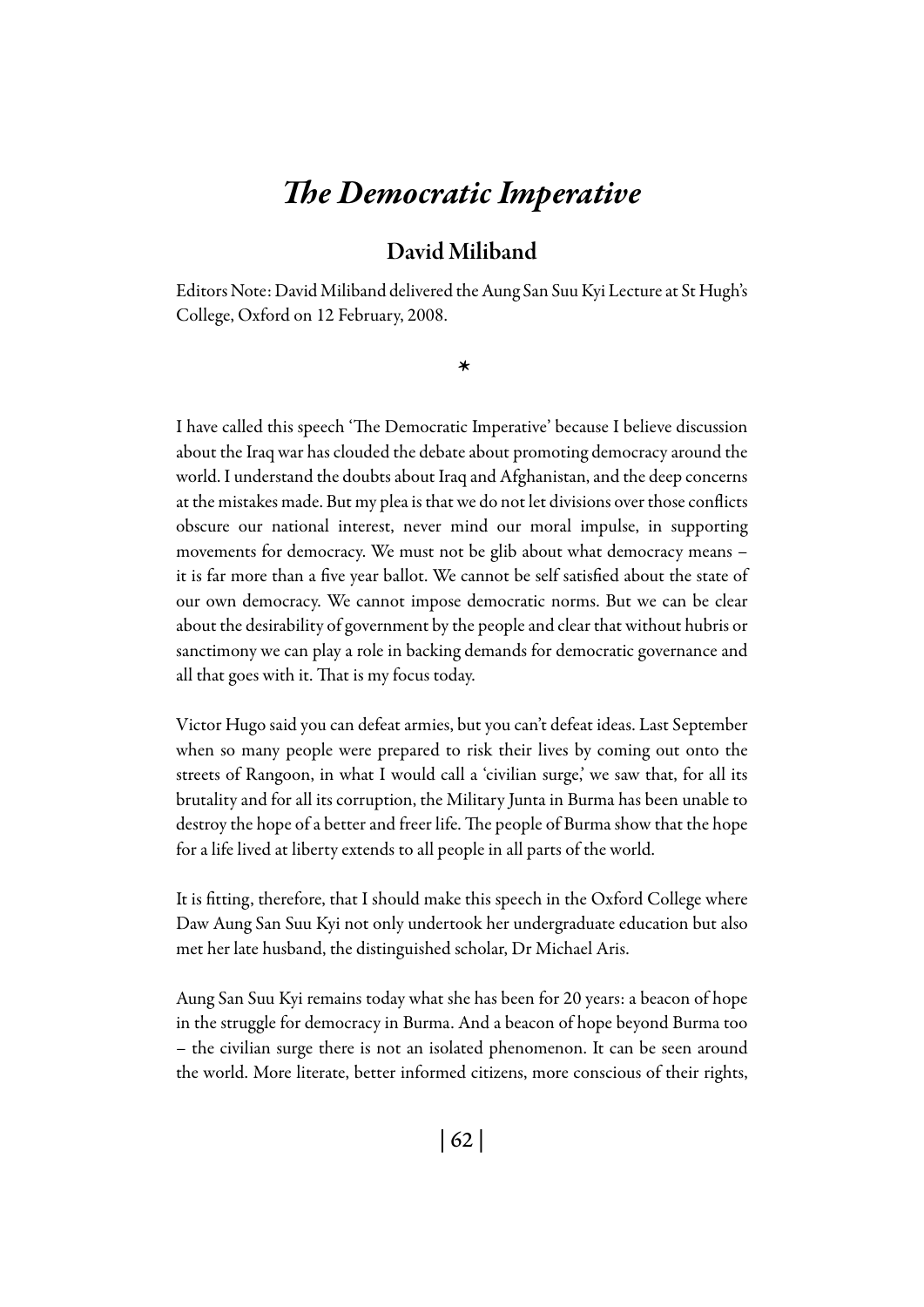less deferential towards authority, more able to connect with each other through technology, are challenging incumbents.

But today, although we should be celebrating Burma's 60th year as an independent nation, we are not. Instead, remind yourself that it is 18 years since Aung San Suu Kyi's party won 82 percent of the seats in Parliament, and almost 5 years since she began her latest stint of house arrest.

Thanks to the efforts of many people in this room, and many others around the world, Burma has not and will not be forgotten. The campaigns, the resolutions, the sanctions are in place. And the world community looks closely, with caution rather than expectation but hope as well as scepticism, at suggestions from the regime about how to achieve progress and reconciliation.

The regime has this week called a referendum for May on a new constitution and elections for 2010. For any process to have credibility two things must happen. First Aung San Suu Kyi must be released immediately and allowed to participate along with other political leaders and ethnic groups in drafting the constitution and in the subsequent referendum campaign. Second the UN Special Envoy Ibrahim Gambari should be allowed to return immediately to Burma to help facilitate the process.

I believe this is an important time to reflect on the situation in Burma and to think about what the international community can do there – and elsewhere – to help people fulfil their aspirations for democratic rule. There is a paradox here.

On the one hand the last 30 years have witnessed a remarkable 'third wave of democracy.' In the 1970s the collapse of authoritarian regimes led to the reestablishment of democracy in Portugal, Greece and Spain. But it was with the fall of the Berlin Wall and the crumbling of the Soviet Empire that the tide really turned. By the early 1990s most of the countries of Central and Eastern Europe had democratically elected governments and many were seeking reintegration into the European family.

At the same time, several authoritarian regimes in Asia – South Korea, Taiwan, the Philippines and Indonesia – converted to democracy. Much of Africa had also made the transition – the election of Nelson Mandela in 1994 was a defining moment. And by the end of the century, all of Latin America – except for Cuba –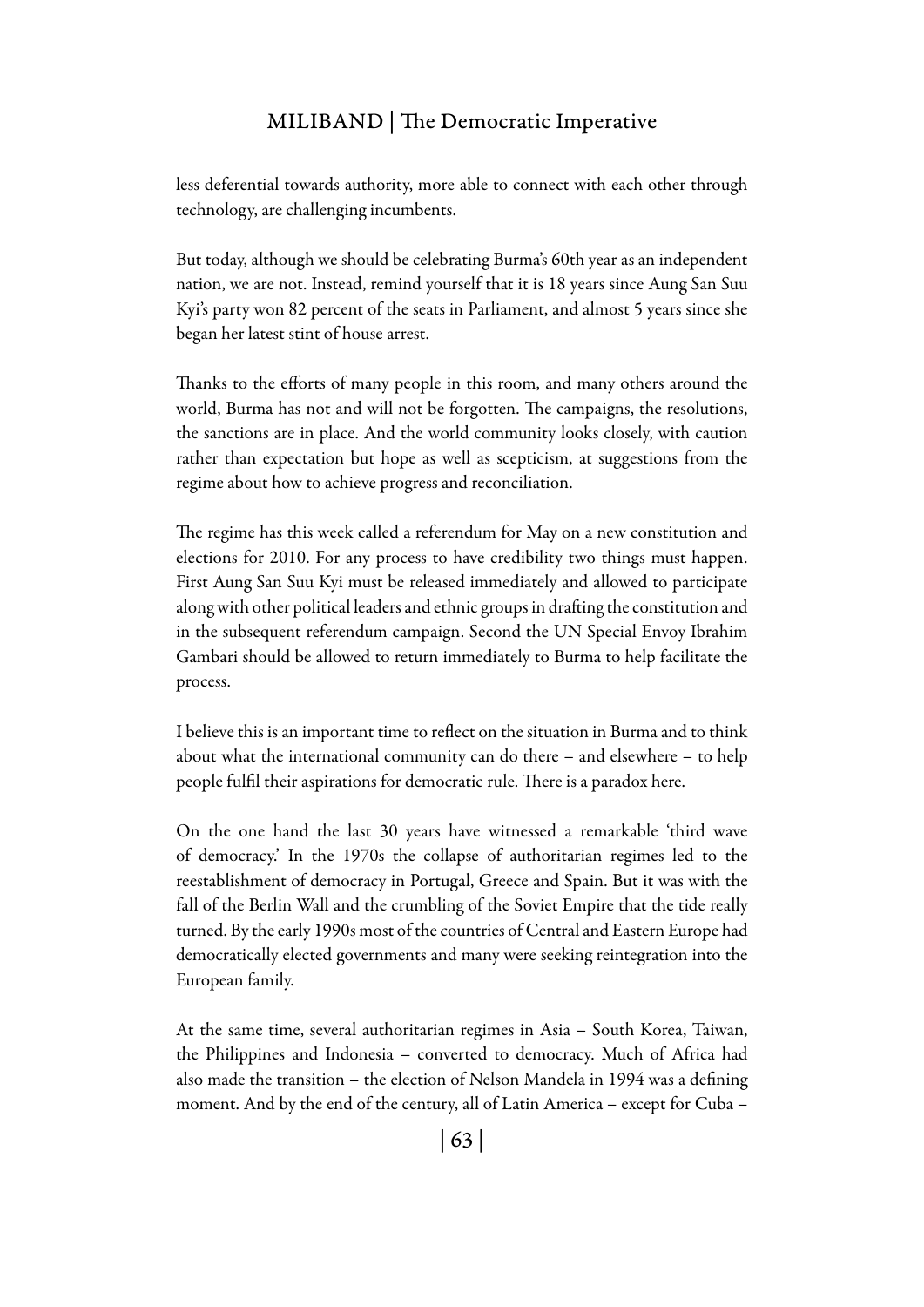had established democratically elected governments. Today, there is only one region – the Middle-East – where democratic regimes remain the exception. According to Freedom House, in the early 1970s less than a quarter of the world's countries were democratic. Thirty years later, the figure stood at over 60 percent.

At the same time as this dramatic growth in democratic governance, the belief that there is an inevitable tide of history has been discredited. After the end of the cold war it was tempting to believe in 'the end of history' – the inevitable progress of liberal democracy and capitalist economics. Now with the economic success of China, we can no longer take the forward march of democracy for granted. Since the millennium, there has been a pause in the democratic advance. The rise in the number of democracies has plateaued. Countries with new democratic systems are struggling to establish roots. Our own democratic institutions struggle to bride the gap between citizens and government.

This reality makes my argument today all the more important. I will argue that we should back demands among citizens for more freedom and power over their lives – whether that is reforming established democracies, or supporting transitions to democracy. We should be on the side of the civilian surge.

We must resist the arguments on both the left and the right to retreat into a world of realpolitik. The traditional conservative 'realist position' is to say that values and interests diverge, and interests should predominate. This will not do. Yet in the 1990s, something strange happened. The neoconservative movement seemed to be most sure about spreading democracy around the world. The left seemed conflicted between the desirability of the goal and its qualms about the use of military means. In fact, the goal of spreading democracy should be a great progressive project; the means need to combine soft and hard power. We should not let the genuine debate about the 'how' of foreign policy obscure the clarity about the 'what.'

I want to begin by talking about what we mean by democracy and why we should support the spread of democratic ideals and practices. I then want to discuss how we can do so in a way that recognises both the diversity of cultures and the limits of our power and capacity to effect change.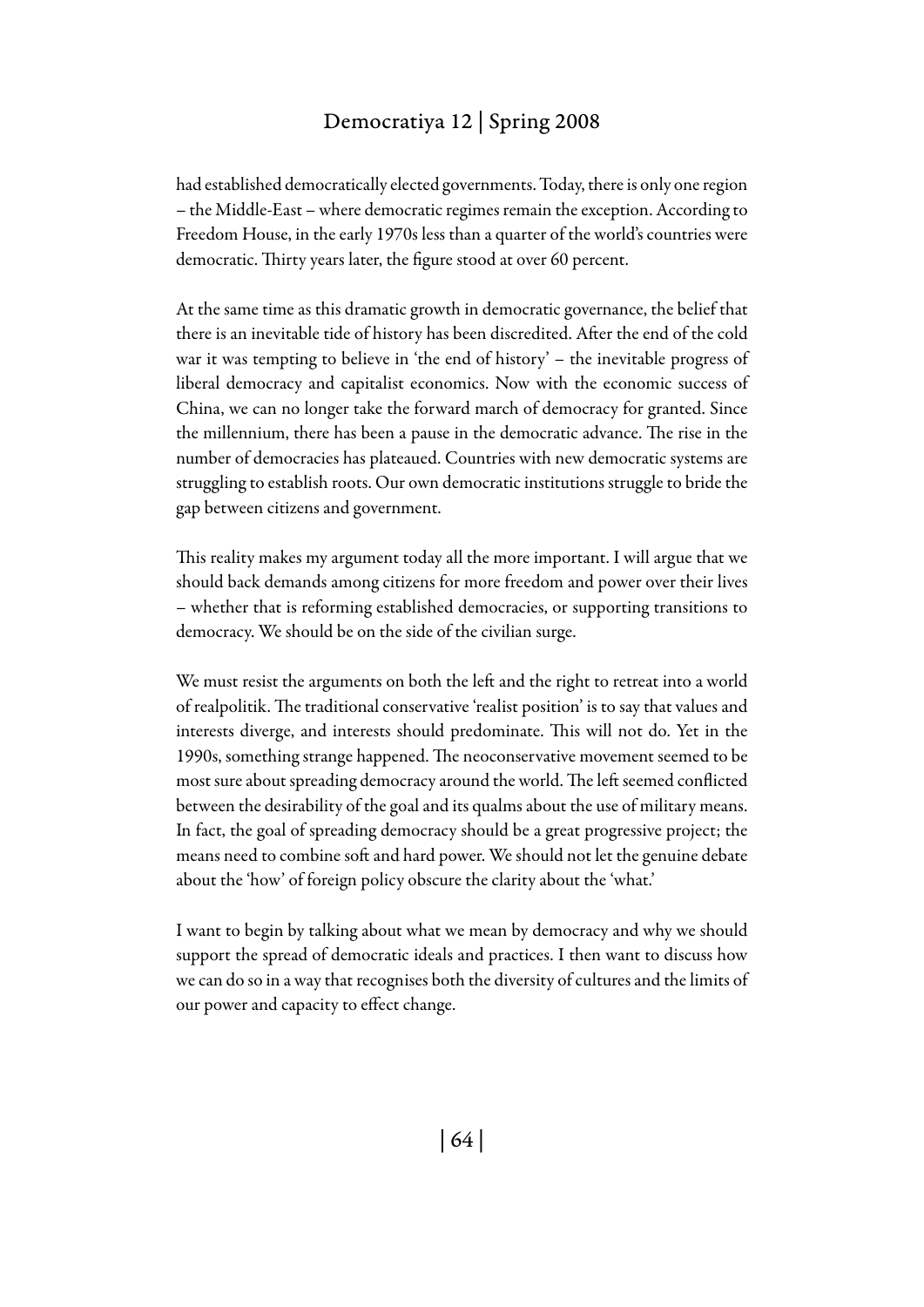#### Defining Democracy

Democracy is plural not singular. There are many aspects to democracy and some countries are more democratic than others. It also makes sense to talk of the culture of democracy which is both a condition and a consequence of a democratic state.

But that doesn't mean that nothing can be said. The root of the word is clear: government by the people. We can specify the indispensable conditions of a democracy – that the people choose the government, that they are free from arbitrary control and that the government respects the right of the people to dispense with it.

And I do not believe that this demand for civil recognition to be a curiosity of the modern West. There are very many forms of government by the people that are compatible with the demand for civil recognition. The demand itself I take to be universal. The checks and balances of human rights and democratic governance are important for the security and development of any society: from established systems like ours to the new democracies of Eastern Europe and Africa to the emerging economies of China and the Middle East.

According to global polling by Gallup, 8 out of 10 people want to live in a democracy, closer to 9 out of 10 in Africa. From Botswana to Indonesia, there are striking examples of successful representative democracies that demonstrate how universal values can be applied to diverse cultural, social and economic contexts.

The belief in the equal worth of each human being, and the desire for people to have sovereignty over their own lives is not only enshrined in the Universal Declaration of human rights, it is lived out in all corners of the world. Tellingly, even where democracy is absent, dictators seek to describe their rule as 'democratic' to provide a veil of legitimacy for their regimes.

#### Universal Values

This is a controversial case, I know. The claim that some values are universal is often thought to be a kind of intellectual imperialism. There are three schools of criticism of the case I have made. I want to dwell on each in turn.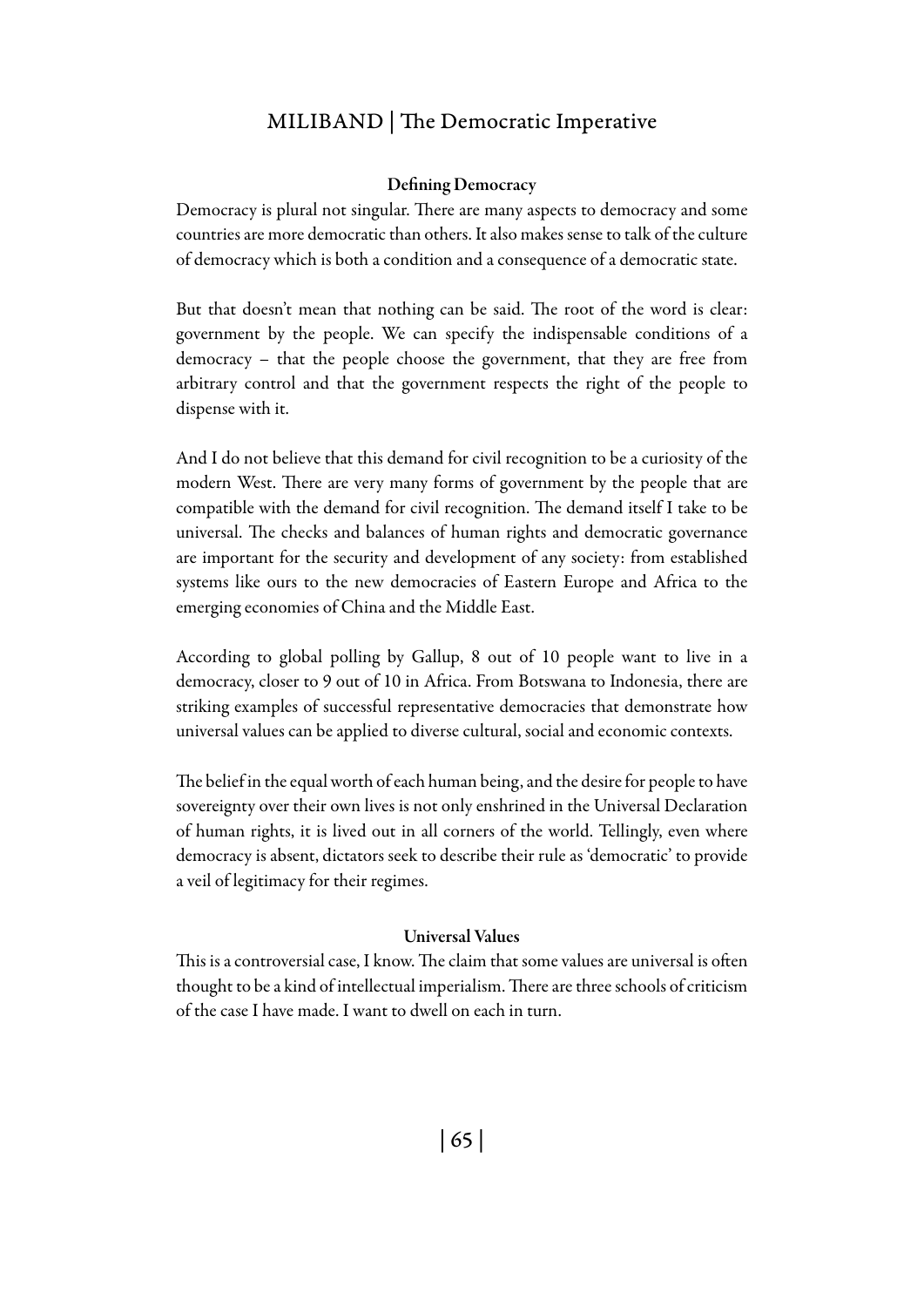First, the Asian values school. Spreading democracy, they say, is an attempt to impose Western values on countries with distinctive traditions and aspirations. Not so much intellectual imperialism as actual imperialism.

Lee Kuan Yew, Singapore's former prime minister, once characterised 'Asian values' as 'a certain attitude towards life which raises the interest of the community above that of the individual.' In 1993, the Bangkok declaration of 34 Asian and Middle Eastern states supported the universality of human rights, but rejected the 'imposition of incompatible values,' emphasising the importance of 'national and regional particularities and various historical, cultural and religious backgrounds.'

I have two responses to this. The first I borrow from Amartya Sen who has brilliantly shown, from the Buddhist councils in India to the society of the Ochollo in Southern Ethiopia, that people from all cultures came together to deliberate over their communal affairs centuries before the emergence of the Italian city-republics.

The second response is that it is precisely liberal democracies that are most hospitable to the variety of histories and heritages that are said to make democracy impossible. Indeed, the great variety of cultures and peoples contained in the idea of 'Asian values' casts grave doubt on whether it means very much. And even if something like 'Asian values' can be adduced, they will find democracy a hospitable place. The kind of place that would welcome the 'Asian values' of Aung San Suu Kyi, for example.

#### Values and Interests

The second critique is what we might call the school of realpolitik. This is the charge that democracy is not always in the national interest. Sometimes democracy is a luxury that nations cannot afford because either prosperity or security must be achieved first. Trade and investment before democracy; fighting terrorism trumps individual rights.

This is dangerously narrow and short-term, in my view. Democracy is the best custodian of trade. Free trade and investment rely on confidence that governments will protect property rights, operate in a transparent way, and avoid hidden subsidies and distortions.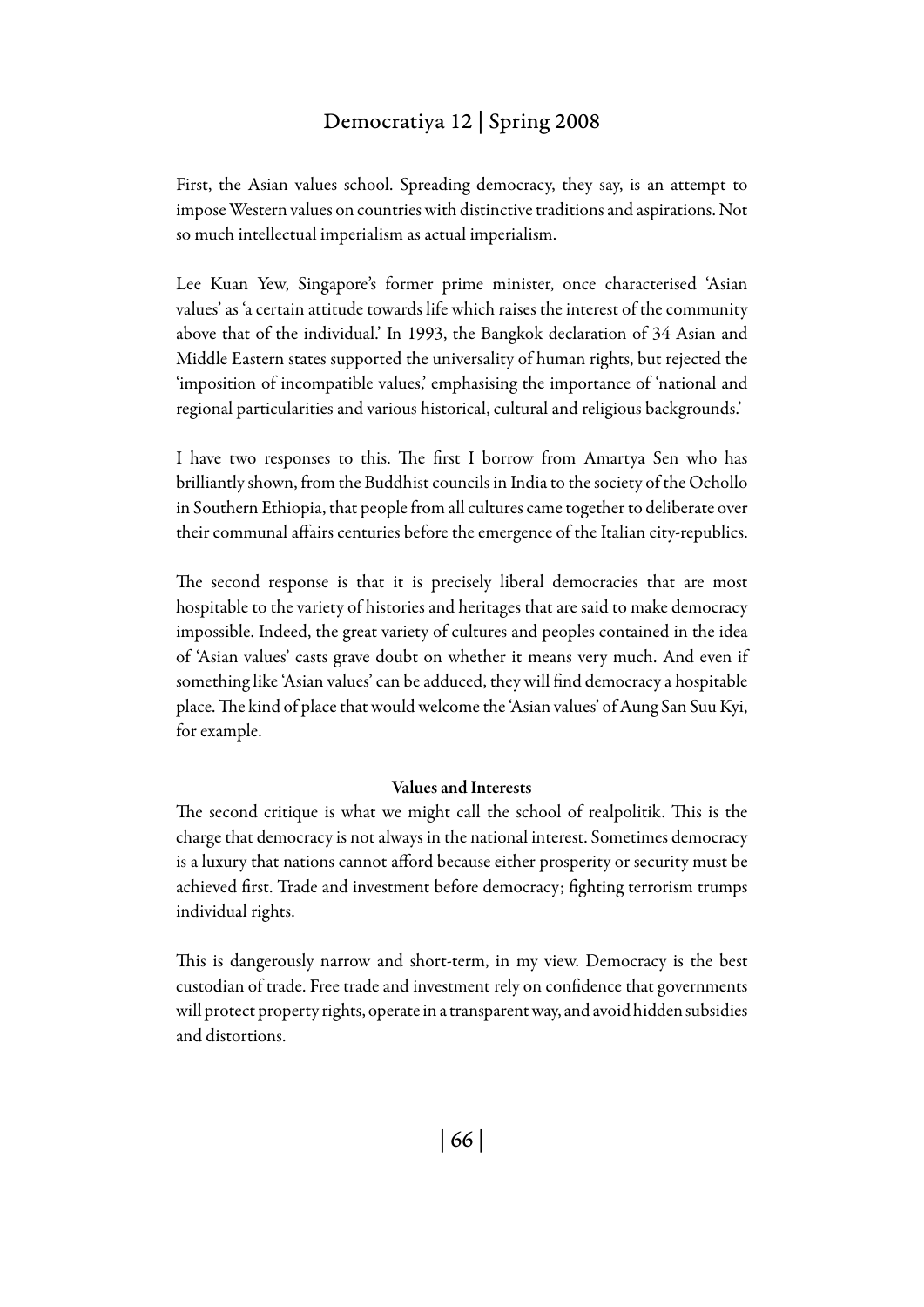I also believe that established democracies are less likely to fight each other. Their intentions and motives are more transparent. They are better able to build trust with other states.

But today, the main security threat, from terrorism and conflict, comes not from conflict between states, but within states. Local disputes and ethnic divisions escalate into wider regional conflicts. Groups that begin with local grievances increasingly become co-opted by al-Qaeda into global terrorism.

In weak states, there are no military solutions to the insecurity and injustice that helps to breed terrorism, only political solutions. Democracy provides a way of resolving competing interests and claims on resources in a peaceful way. Without democratic legitimacy, it is hard to sustain the increase in state capacity needed to maintain law and order.

In my mind there is no doubt: the rule of law in a democracy is the best long-term defense against global terrorism and conflict.

And in countries such as China seeking a stable path to political reform it's important to recognise that democracy is not a threat to instability but a way to guarantee it. Globalisation, and the increasing complexity of modern societies, has strengthened this truth.

#### Democracy Promotion

The third school of opposition is more pragmatic. It asserts that our ability to promote democracy is limited because the transition to democracy is usually the result of national convulsions. Democracies usually emerge as part of a bargain between citizens and the state. Where the state requires more resources – taxes, or military conscription for war – citizens are granted more accountability over the state. Or a growing middle class demands political representation as a concomitant of its growing purchasing power.

This can involve violent rupture. When powerful political players – the tribal or dynastic leaders, warlords or the military – jostle for position and try to co-opt the system, the birth-pangs of democracy can be anything but democratic. We know this from our own histories in Europe and America.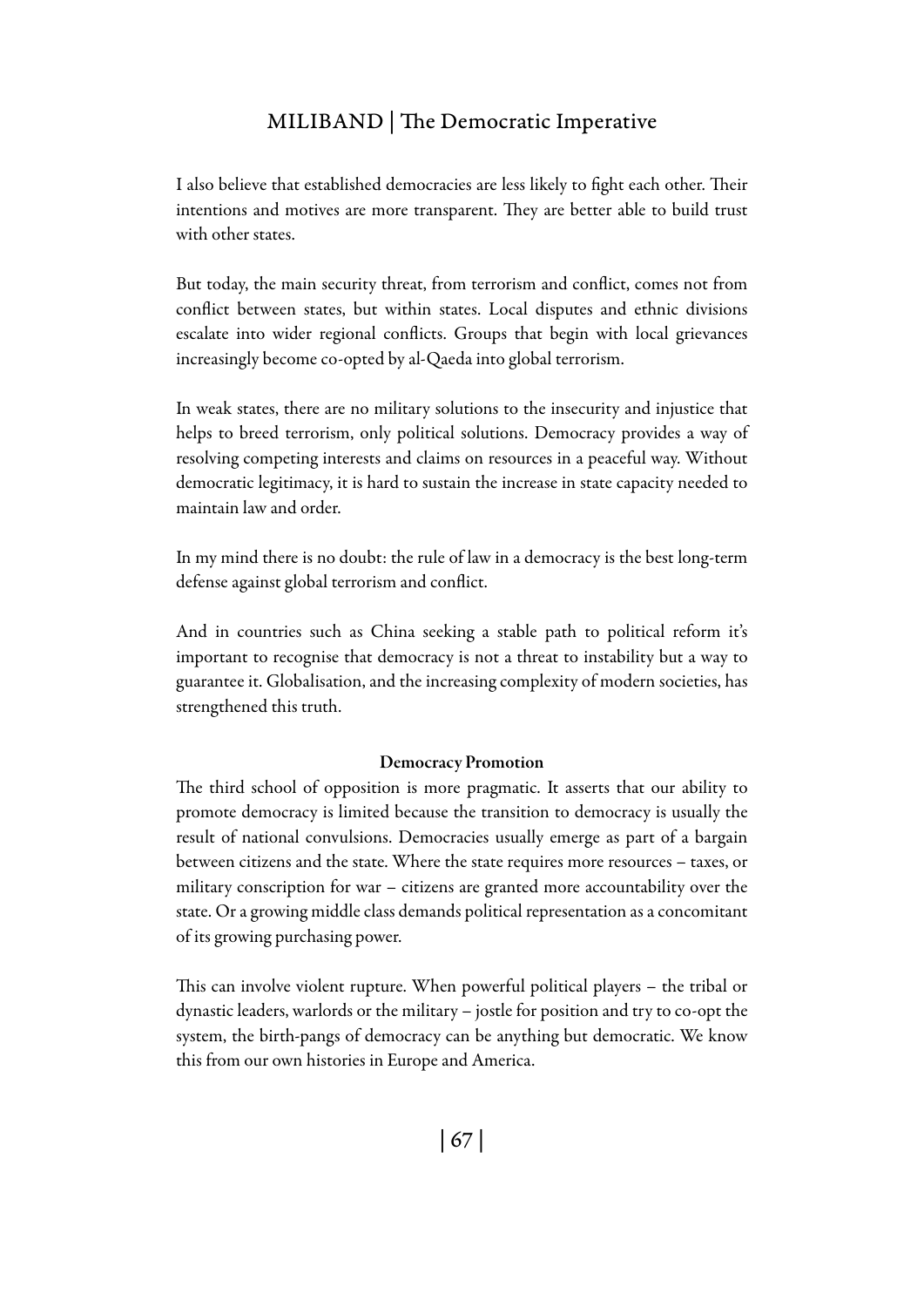## Democratiya 10 | Autumn 2007

But, however the change comes, it grows in the soil of the nation. The argument is that our capacity to create democracies from here is limited. As Fareed Zakaria has argued, democracy flourishes in societies that are already constitutionally liberal, and based on the rule of law and property rights.

This is a better response than the previous two. We need, of course, to be cautious about our capacity to change the world. But while we have less influence than we might hope, we have more than we might fear.

In an increasingly interdependent world, economic linkages mean countries care more about their external reputation and are increasingly subject to global rules and global institutions. International institutions – from the International Criminal Court and the World Trade Organization to the European Union – provide a framework of norms, incentives and sanctions. And the revolution in media and communications enables new forms of global collective action, with government and global non-governmental organisations able to support bottom-up pressure from within countries.

So I am not persuaded that we should take a relativist view. I am quite comfortable asserting, to echo Churchill, that democracy is the least bad system of government we have yet devised. I am unapologetic about a mission to help democracy spread through the world – and by this I mean not just more elections, but the rule of law and economic freedoms which are the basis of liberal democracy. And while we must deploy different tools in different situations, flexibility of means must be combined with consistency in our goals.

The question, which is rightly raised by the pragmatic critique, is how should promote democracy? In the time I have left I'd like to point to five things we might do.

First, the civilian surge is being driven by more literate, better educated people, able to access information and communicate with others. Technology is playing a crucial role. The Gulf satellite channels Al-Jazeera and Al-Arabiyya are a departure for the region. Al-Jazeera's motto, roughly translated, is 'the opinion and the other opinion.' If it lives up to it, it will make a major contribution to the region. Bloggers in Iran are challenging the conservative order online. Bloggers in Kuwait mobilised popular support for parliamentary reform in 2006.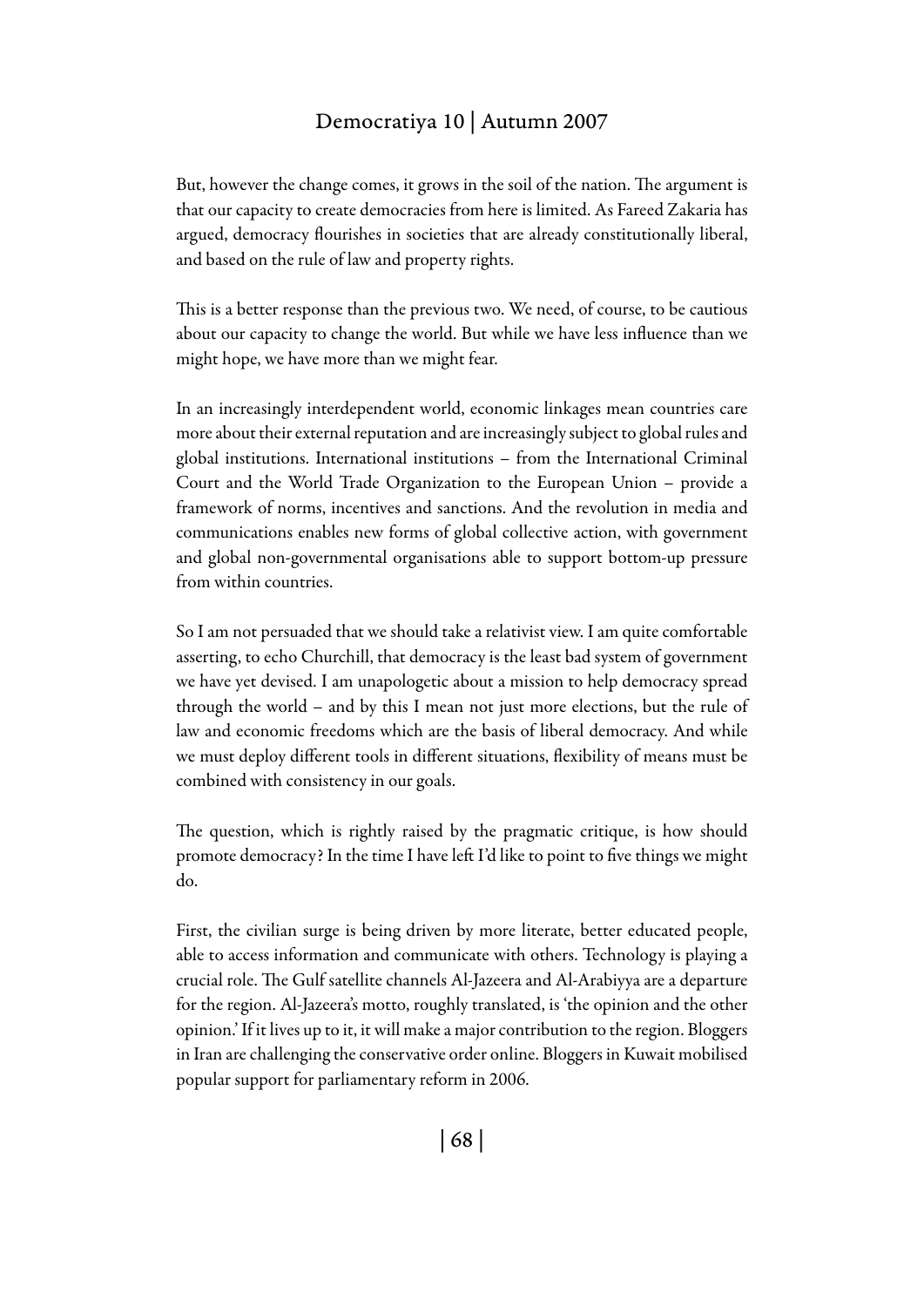We can and should support the creation of a free media and free debate. Last year, the BBC World service broadcast to 183 million people; and this year will see the launch not only of a 24-hour Arabic service but also a Farsi TV service – a source of genuinely independent reporting on world news and events. Through its education and cultural programs the British Council last year reached out to over 16 million people; that is why we are extending the British Council work in the Middle East, as well as Central and Southern Asia. Britain has global reach in its media and through the networks of it NGOs. That is why the Foreign Office and DfID continue to invest in national and global NGOs that can open up debate and stimulate pressure from civil society.

Second, we have very important, and potentially influential, financial and economic links. The integration of India and China into the global economy has created unprecedented flows of people, money, and ideas across national boundaries.

Economic openness can drive political and social change. For example, as the UAE has become more integrated into the world economy, it has tackled corruption, increased transparency, and improved institutional and legal mechanisms. China's incorporation into the global economy has brought radical social change – Chinese society is more mobile, vocal and diverse than in the pre-reform period. Arguably more people in China are freer today that they have been at any previous time in Chinese history. But people inside China and outside are rightly concerned about the next stages in political development. President Hu's speech to his Party Congress shows that democracy is an issue for China's leaders as well as its people. I will discuss this for myself during my visit to China the week after next.

Third, as a world leader in aid, we can ensure that aid supports democracy and good governance. We can directly influence the activities of EU and international donors. DfID's investment in governance has increased markedly in recent years: from £85 million (\$165.7 million) in 1997-98 to £322 million (\$628 million) in 2005-06.

Aid has different objectives according to circumstance. In Ethiopia, DfID investment has helped to build the capacity of federal and regional parliaments. In Pakistan and Bangladesh, women have been supported to stand as candidates in local elections. In other countries, where the power of the state threatens to dominate, we need to use aid to support civil society, from trade unions to the media. For example, our aid in Nigeria has supported the work of the Economic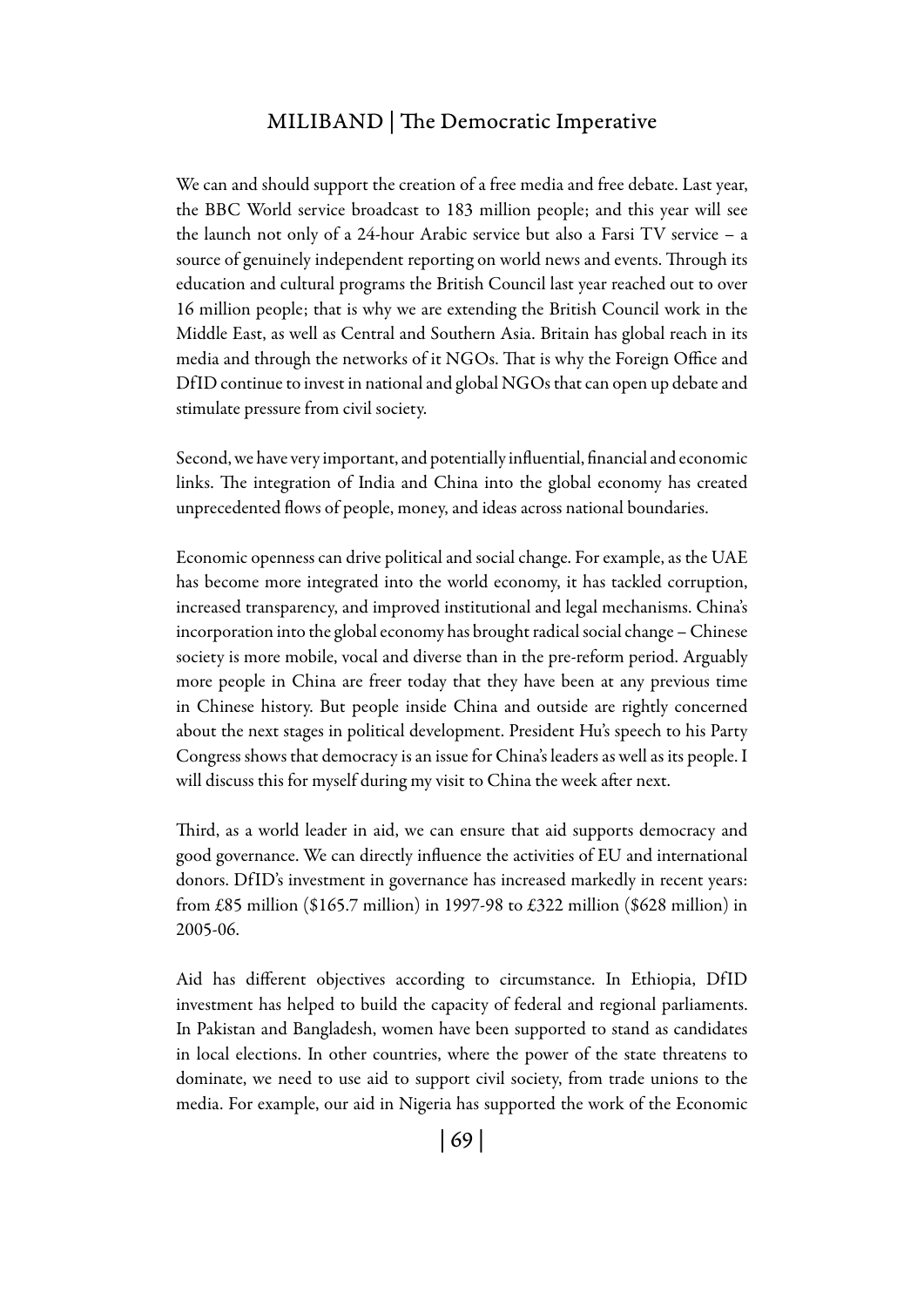and Financial Crimes Commission, which has lead to 150 convictions and the recovery of \$5 billion since 2002.

Fourth, the attraction of becoming members of 'clubs' such as the European Union, the World Trade Organization, and NATO, can act as a powerful way of establishing democratic norms. As Vaclav Havel said in December 2002, 'the vision of becoming part of the EU was… the engine that drove the democratisation and transformation of' Central and Eastern Europe.

Unless the offer of joining EU remains on the table, and unless we can forge a more attractive Near Neighbourhood Policy, the EU will lose its power as a magnet for democratic reform. Nowhere is this more true than in the countries of the Western Balkans, where the prospect of EU membership is encouraging newly democratic regimes to bolster the rule of law and to ensure greater transparency and accountability. But we need to keep the door open to our Eastern neighbours and continue to deepen our ties with them, supporting those who filled the streets during the Rose Revolution in Georgia in 2003 or the Orange Revolution in Ukraine in 2004.

I also want the EU to engage more actively in promoting democracy beyond its immediate neighbourhood. EU election monitoring in places like Pakistan and Nepal is a good step. But the EU should be clearer about what it understands by democracy. This would help give real meaning to the commitments to democracy in our partnerships with African, Caribbean and Pacific countries. And it would enable aid and trade more effectively to support democratisation. An agreed EU position on democracy would also give the EU a clear basis for engaging with partner organisations, such as the African Union or ASEAN, and encouraging them to develop similar agreements around democracy and good governance.

Fifth and finally, there will be situations where the hard power of targeted sanctions, international criminal proceedings, security guarantees and military intervention will be necessary. The UN has 13 sanctions regimes; the EU has eight. They are an imperfect instrument. But targeted sanctions can send a powerful signal about the legitimacy of a state's actions, and offer substantive pressure for changes in behaviour. The most famous example of success is South Africa where they helped persuade the white political establishment of the need to change and dismantle apartheid. In some cases, sanctions are not enough. In extreme cases the failure of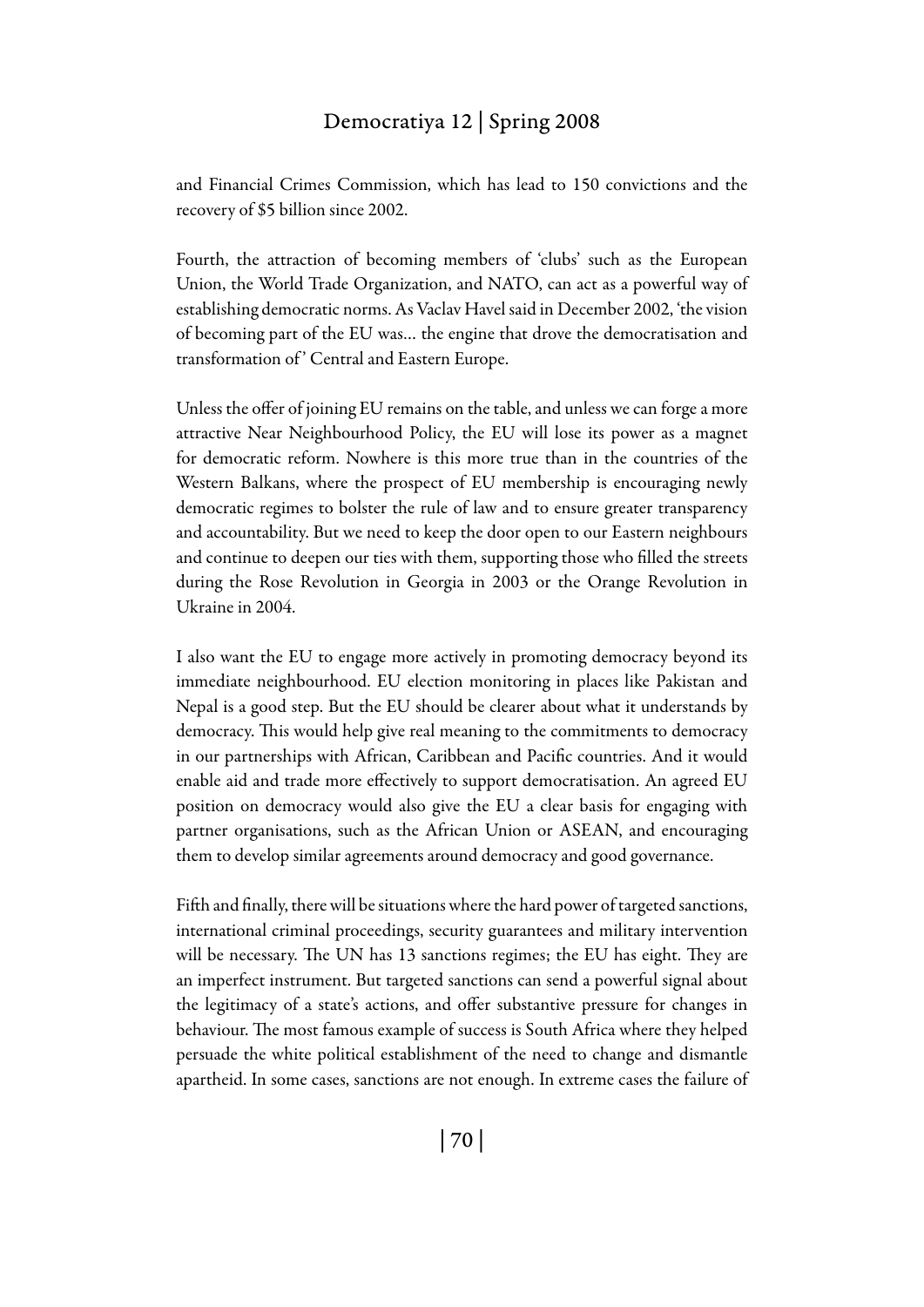states to exercise their responsibility to protect their own civilians from genocide or ethnic cleansing warrant military intervention on humanitarian grounds.

Paul Collier argues in his forthcoming work on 'democracy in dangerous places,' that the offer of a security guarantee to a new but fragile government, conditional on them abiding by democratic rules, could create a strong incentive for them to abide by the democratic process. To date, our only experience of security guarantees has been of the sort that NATO provides against external aggression. There are a whole range of reasons why Collier's idea would be difficult. How would you judge which regimes merit the guarantee for instance? How would you avoid perverse incentives? Who would intervene to put down the coup and how would they avoid complicating or exacerbating political divisions? But it is surely right that we consider carefully how best we can support fledgling, fragile democracies, as we are doing in Afghanistan, Iraq and Sierra Leone.

#### Democratic Consolidation

Most democracies that fail, do so during the first few electoral cycles. While fragile democracies are safer the year before an election, they are more at risk of violence the year after. Democracy needs to be nursed through its early years.

There is no single blueprint. But there are important lessons. In particular, we must strengthen the capacity of the state to enforce the rule of law, while extending accountability to citizens. Three principles stand out.

First, at a national level, governments must ensure the plural distribution of power, with checks and balances between the executive, judiciary and legislature, and electoral systems that share power. In Kenya for instance, we have seen how the 'winner takes all' system has raised the political stakes – all was seen to be lost if you 'lost' the race for state house. An arrangement which allows for power to be shared, however, could help to defuse tensions. This is why we are supporting Kofi Annan's efforts to mediate a solution.

In Pakistan, the path to democracy begins with free and fair elections, but it needs deeper roots: an independent judiciary, a commitment from the army to stay out of politics, and devolution of powers to states and local government. The elections in Sierra Leone last year demonstrated the importance of a powerful and independent election commission. The Commission's resistance to pressure and its determination

| 71 |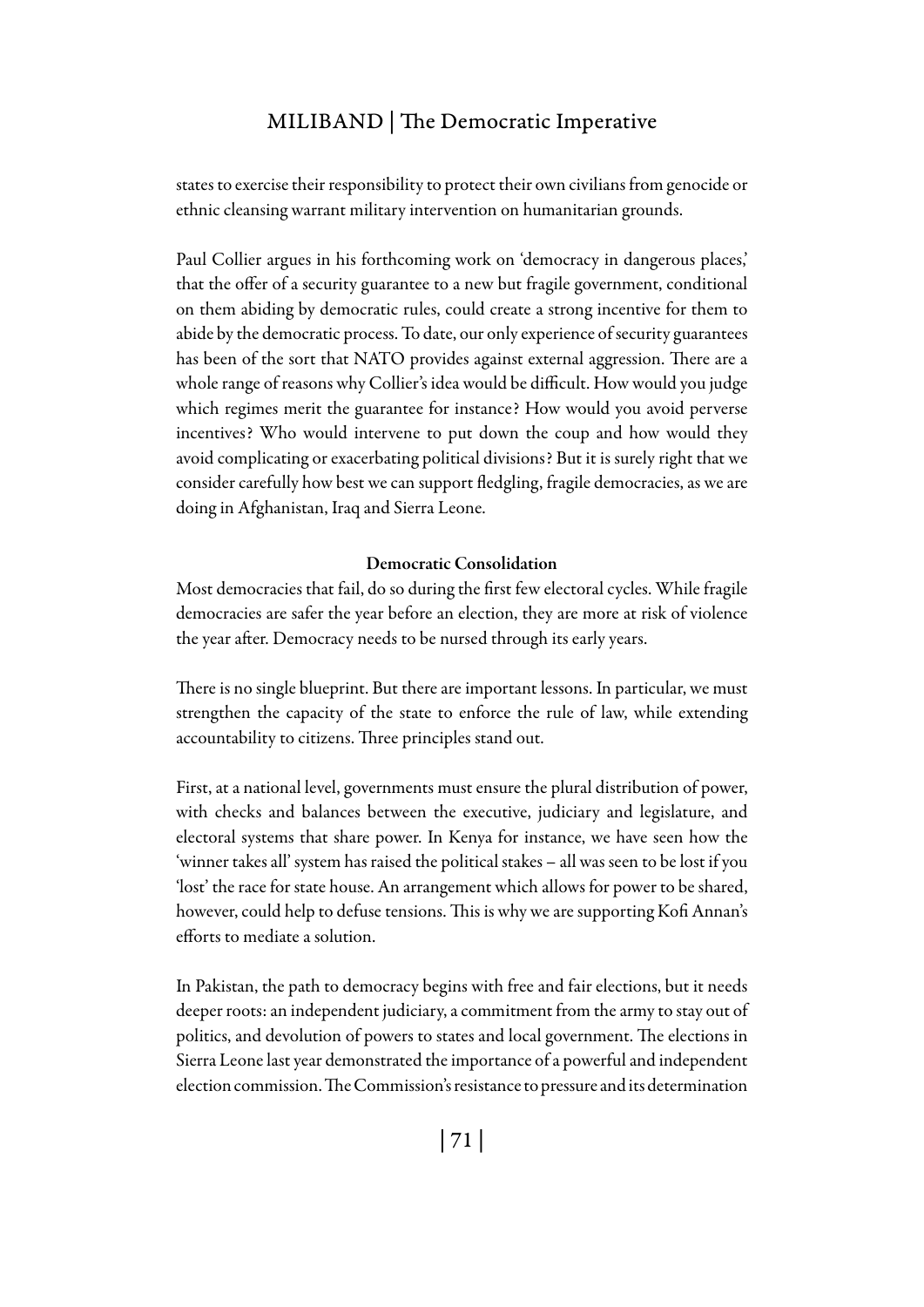to root out fraud and irregularities meant that the elections were among the most free and fair the continent has seen. Independent election observation can help to reinforce public confidence in the electoral process. I regret in this context that Russia has acted to prevent OSCE experts and parliamentarians from observing its Presidential elections in March.

Second, fledgling democracies need to build the capacity of local as well as national institutions. As Tocqueville wrote 'the strength of free peoples resides in the local community. Local institutions are to liberty what primary schools are to science; they put it within the people's reach; they teach people to appreciate its peaceful enjoyment and accustom them to make use of it.'

Iraq is moving towards a new round of provincial elections. The Sunni and Sadrist boycott of the 2005 provincial elections left too many unrepresented and politically disempowered. But as the security situation has improved, former rejectionists accept that they have a stake in Iraq's future and want their voice to be heard.

In places such as Anbar in western Iraq which were previously dominated by al-Qaeda and other extremists, groups called 'Concerned Local Citizens' are now conducting joint operations with the multi-national and Iraqi security forces, ousting al-Qaeda and restoring stability. The Iraqi government must seize the opportunity to bind these people firmly into the legitimate state structures – creating legitimate employment opportunities, including by integrating some elements into the Iraqi Security Force and holding provincial elections to give their leadership a chance to play a role in the political mainstream.

Third, while in some countries we need to strengthen the capacity of the state so that militias and other coercive centres of power fall under the control of the state, in others it is the checks and balances of a sustainable democracy that need strengthening, and it is the role of civil society to provide a voice for popular will. That is why, for example, we are supporting the International Labour Organization's work to strengthen national trade unions, particularly in Africa. It is why the work of NGOs is important. These are not alternatives to effective democracy; but they are essential to democracy's effectiveness.